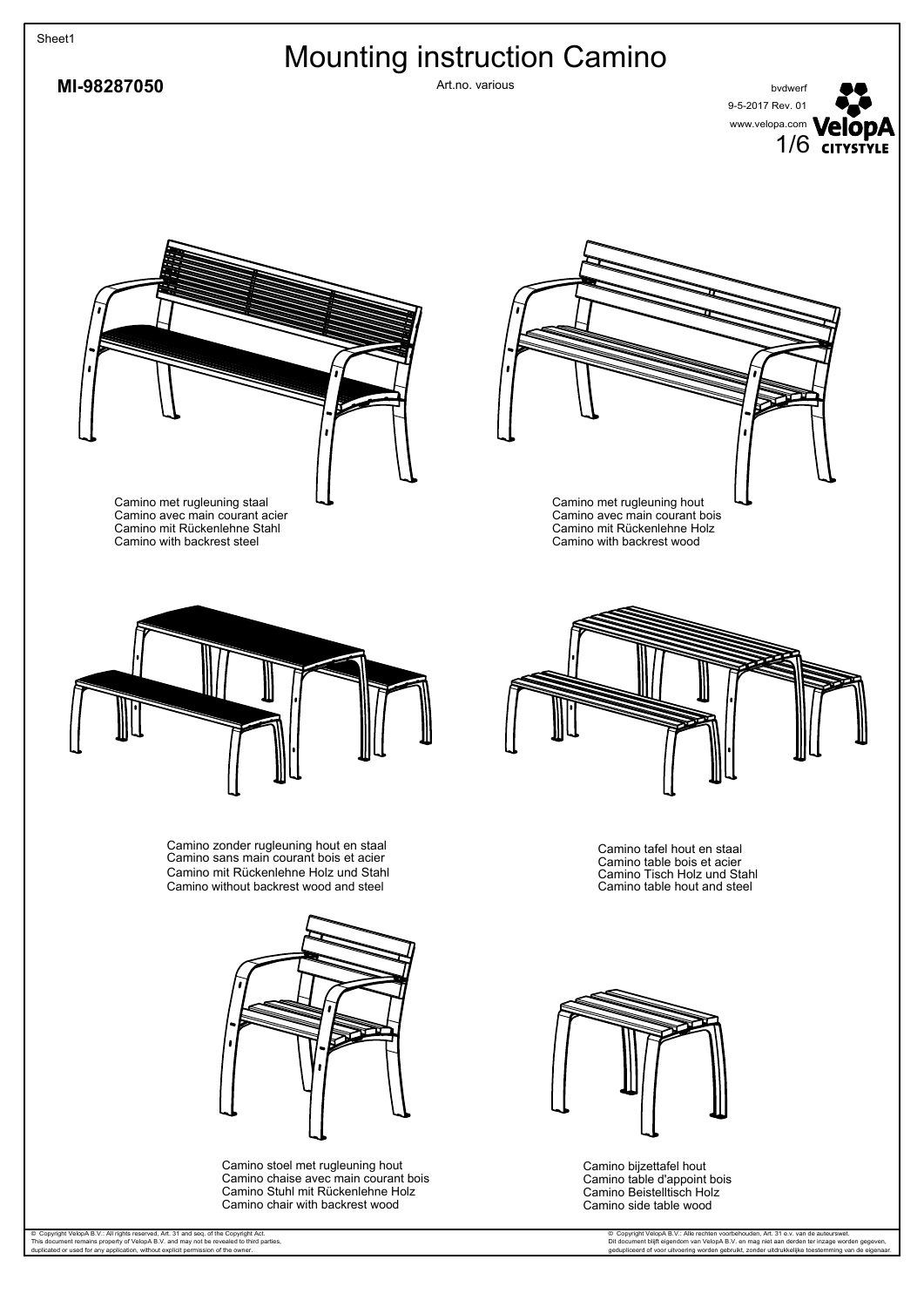|                                | Sheet2                           |                      |                                                                                                                             |                                                                             |                                                                          |                                                                         |                                                                                               |
|--------------------------------|----------------------------------|----------------------|-----------------------------------------------------------------------------------------------------------------------------|-----------------------------------------------------------------------------|--------------------------------------------------------------------------|-------------------------------------------------------------------------|-----------------------------------------------------------------------------------------------|
|                                |                                  |                      |                                                                                                                             |                                                                             | <b>Mounting instruction Camino</b>                                       |                                                                         |                                                                                               |
|                                |                                  | MI-98287050          |                                                                                                                             |                                                                             | Art.no. various                                                          |                                                                         | bvdwerf<br>9-5-2017 Rev. 01                                                                   |
|                                |                                  |                      | Camino met rugleuning hout<br>Camino avec main courant bois<br>Camino mit Rückenlehne Holz<br>Camino with backrest wood     |                                                                             | 4                                                                        |                                                                         | WWW.Velopa.com <b>VelopA</b>                                                                  |
|                                |                                  | 2                    |                                                                                                                             |                                                                             | θ                                                                        |                                                                         |                                                                                               |
|                                |                                  |                      |                                                                                                                             |                                                                             |                                                                          |                                                                         |                                                                                               |
|                                |                                  |                      |                                                                                                                             |                                                                             |                                                                          |                                                                         |                                                                                               |
|                                |                                  |                      |                                                                                                                             |                                                                             |                                                                          |                                                                         |                                                                                               |
|                                |                                  |                      |                                                                                                                             |                                                                             |                                                                          |                                                                         |                                                                                               |
|                                |                                  |                      |                                                                                                                             |                                                                             |                                                                          |                                                                         |                                                                                               |
|                                |                                  |                      | 3                                                                                                                           |                                                                             |                                                                          |                                                                         |                                                                                               |
|                                |                                  |                      |                                                                                                                             |                                                                             |                                                                          |                                                                         |                                                                                               |
|                                |                                  |                      |                                                                                                                             | 1485                                                                        |                                                                          | 540                                                                     |                                                                                               |
|                                |                                  |                      |                                                                                                                             |                                                                             | 540                                                                      | 535                                                                     |                                                                                               |
|                                |                                  |                      |                                                                                                                             |                                                                             |                                                                          |                                                                         |                                                                                               |
|                                |                                  |                      |                                                                                                                             |                                                                             |                                                                          |                                                                         |                                                                                               |
| Pos<br>no.                     | Qty.                             | Art.no.              |                                                                                                                             |                                                                             |                                                                          | Camino Bankbein mit Rückenlehne                                         |                                                                                               |
| $\mathbf{1}$<br>$\overline{2}$ | $\overline{2}$<br>$\overline{7}$ | 31288000<br>31288100 | Durability class 1/2                                                                                                        | Camino poot met rugleuning<br>lassamenstelling<br>Camino bank plank         | Camino jambe avec main courante<br>Camino banc planche                   | Zusammensetzung<br>Camino Bank Latte                                    | Camino leg with backrest weldment<br>Camino bench board                                       |
| 3                              | $\mathbf{1}$                     | 31288060             |                                                                                                                             | Camino zitting strip                                                        | Camino bande de siège                                                    | Camino Sitleiste Streifen                                               | Camino seat strip                                                                             |
| 4                              | $\mathbf{1}$                     | 31288070             |                                                                                                                             | Camino rugleuning strip                                                     | Camino bande de main courante                                            | Camino Rückenleiste Streifen                                            | Camino backrest strip                                                                         |
| $\,$ 5 $\,$                    | 35                               |                      | Torx-screw DIN 7981C<br>TX30 Ø6,3x25 - ZNB                                                                                  | Torx-schroef                                                                | vis de Torx                                                              | Torx-Schraube                                                           | Torx-screw                                                                                    |
|                                |                                  |                      | Camino met rugleuning staal<br>Camino avec main courant acier<br>Camino mit Rückenlehne Stahl<br>Camino with backrest steel |                                                                             |                                                                          |                                                                         |                                                                                               |
|                                |                                  |                      |                                                                                                                             |                                                                             |                                                                          |                                                                         |                                                                                               |
|                                |                                  |                      |                                                                                                                             |                                                                             | 3                                                                        |                                                                         |                                                                                               |
|                                |                                  |                      |                                                                                                                             |                                                                             |                                                                          |                                                                         |                                                                                               |
|                                |                                  |                      |                                                                                                                             |                                                                             |                                                                          | 0<br>$\mathbf{0}$                                                       |                                                                                               |
|                                |                                  |                      |                                                                                                                             |                                                                             |                                                                          |                                                                         |                                                                                               |
|                                |                                  |                      |                                                                                                                             |                                                                             |                                                                          |                                                                         |                                                                                               |
|                                |                                  |                      |                                                                                                                             |                                                                             |                                                                          |                                                                         |                                                                                               |
|                                |                                  |                      |                                                                                                                             |                                                                             |                                                                          |                                                                         |                                                                                               |
|                                |                                  |                      |                                                                                                                             |                                                                             |                                                                          |                                                                         |                                                                                               |
|                                |                                  |                      |                                                                                                                             |                                                                             |                                                                          |                                                                         |                                                                                               |
|                                |                                  |                      |                                                                                                                             | 2                                                                           |                                                                          |                                                                         |                                                                                               |
|                                |                                  |                      |                                                                                                                             |                                                                             |                                                                          |                                                                         |                                                                                               |
|                                |                                  |                      |                                                                                                                             |                                                                             |                                                                          |                                                                         |                                                                                               |
| Pos.<br>no.                    | Qty.                             | Art.no.              |                                                                                                                             |                                                                             |                                                                          |                                                                         |                                                                                               |
| $\mathbf{1}$                   | $\overline{2}$                   | 31288000             |                                                                                                                             | Camino poot met rugleuning<br>lassamenstelling                              | Camino jambe avec main courante                                          | Camino Bankbein mit Rückenlehne<br>Zusammensetzung                      | Camino leg with backrest weldment                                                             |
| $\overline{2}$<br>$\mathsf 3$  | $\mathbf{1}$<br>$\mathbf{1}$     | 31288150<br>31288160 |                                                                                                                             | Camino zitting staal samenstelling<br>Camino rugleuning staal samenstelling | Camino siège acier composition<br>Camino main courante acier composition | Camino Sitzauflage Stahl<br>Zusammensetzung<br>Camino Rückenlehne Stahl | Camino seat steel assembly<br>Camino back rest steel assembly                                 |
| $\overline{4}$                 | 14                               |                      | ISO7380 - M6x20                                                                                                             | Bolkop met binnenzeskant                                                    | Vis à tête bombée à six pans creux                                       | Zusammenseztung<br>Rundkopfschraube mit Innensechskant                  | Socket button head screw                                                                      |
| 5                              | 14                               | 54120000             | ISO 7089 - M6<br>Copyright VelopA B.V.: All rights reserved, Art. 31 and seq. of the Copyright Act.                         | Sluitring                                                                   | Rondelle                                                                 | Verschlußring                                                           | Washer<br>C Copyright VelopA B.V.: Alle rechten voorbehouden, Art. 31 e.v. van de auteurswet. |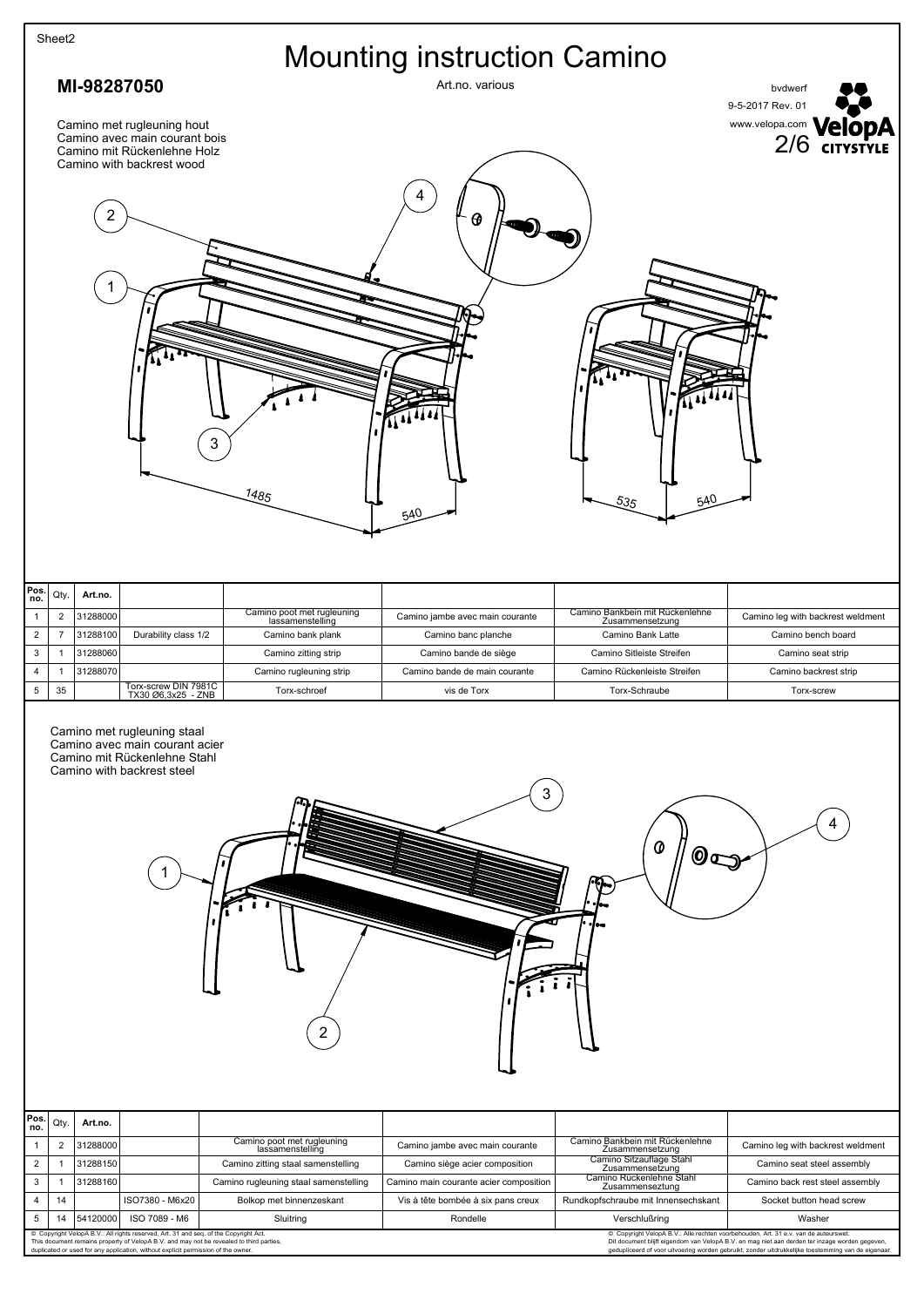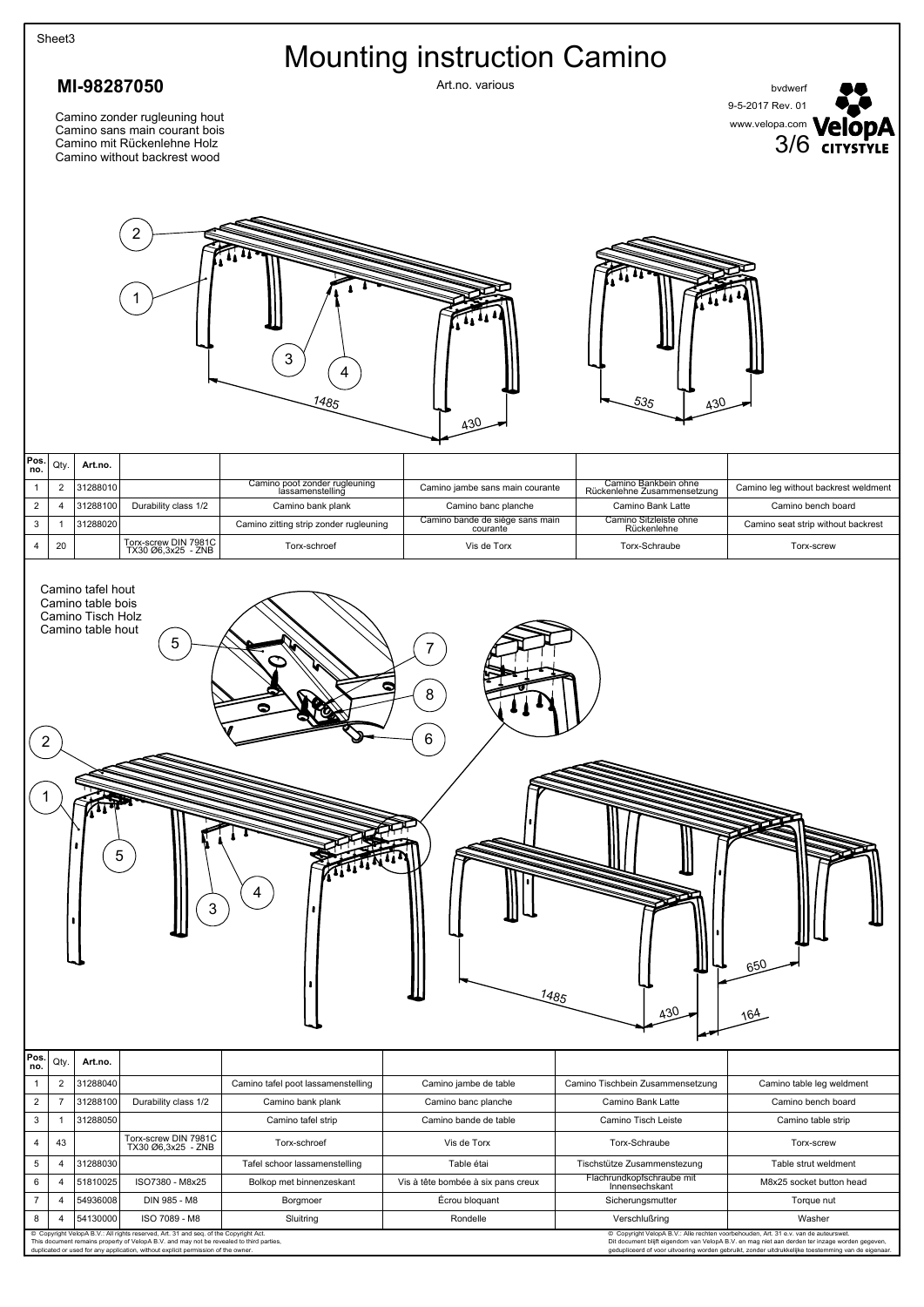| MI-98287050<br>Art.no. various<br>9-5-2017 Rev. 01<br>Camino tafel metaal<br>Camino table métal<br>Camino Tisch metall<br>Camino table metal                                                                                                                                                                                                             |                                                                            |  |  |  |  |
|----------------------------------------------------------------------------------------------------------------------------------------------------------------------------------------------------------------------------------------------------------------------------------------------------------------------------------------------------------|----------------------------------------------------------------------------|--|--|--|--|
|                                                                                                                                                                                                                                                                                                                                                          | <b>Mounting instruction Camino</b><br>bvdwerf                              |  |  |  |  |
|                                                                                                                                                                                                                                                                                                                                                          |                                                                            |  |  |  |  |
|                                                                                                                                                                                                                                                                                                                                                          | WWW.velopa.com VelopA                                                      |  |  |  |  |
| 2<br>1485<br>650                                                                                                                                                                                                                                                                                                                                         | 3                                                                          |  |  |  |  |
|                                                                                                                                                                                                                                                                                                                                                          |                                                                            |  |  |  |  |
| Pos.<br>no.<br>Qty.<br>Art.no.                                                                                                                                                                                                                                                                                                                           |                                                                            |  |  |  |  |
| $\overline{2}$<br>31288040<br>Camino tafel poot lassamenstelling<br>Camino jambe de table<br>Camino Tischbein Zusammensetzung<br>$\mathbf{1}$<br>Camino Tischplatte Stahl<br>$\overline{2}$<br>31288170<br>Camino tafelblad staal samenstelling<br>Camino table acier composition<br>$\mathbf{1}$                                                        | Camino table leg weldment<br>Camino tabletop steel assembly                |  |  |  |  |
| Zusammensetzung<br>$\ensuremath{\mathsf{3}}$<br>12<br>ISO7380 - M6x20<br>Bolkop met binnenzeskant<br>Rundkopfschraube mit Innensechskant<br>Vis à tête bombée à six pans creux                                                                                                                                                                           | Socket button head screw                                                   |  |  |  |  |
| Camino zonder rugleuning metaal<br>Camino sans main courant métal<br>Camino mit Rückenlehne metall<br>Camino without backrest metal<br>3                                                                                                                                                                                                                 |                                                                            |  |  |  |  |
|                                                                                                                                                                                                                                                                                                                                                          |                                                                            |  |  |  |  |
| Pos.<br>no.<br>Qty.<br>Art.no.                                                                                                                                                                                                                                                                                                                           |                                                                            |  |  |  |  |
| Camino poot zonder rugleuning<br>lassamenstelling<br>Camino Bankbein ohne Rückenlehne<br>$\overline{2}$<br>31288010<br>$\mathbf{1}$<br>Camino jambe sans main courante<br>Zusammensetzung                                                                                                                                                                | Camino leg without backrest weldment                                       |  |  |  |  |
| Camino siège sans main courante acier<br>composition<br>Camino Sitzauflage ohne Rückenlehne<br>Stahl Zusammensetzung<br>Camino zitting zonder rugleuning staal<br>samenstelling<br>$\overline{2}$<br>$\mathbf{1}$<br>3<br>ISO7380 - M6x20<br>12<br>Vis à tête bombée à six pans creux<br>Rundkopfschraube mit Innensechskant<br>Bolkop met binnenzeskant | Camino seat without backrest steel<br>assembly<br>Socket button head screw |  |  |  |  |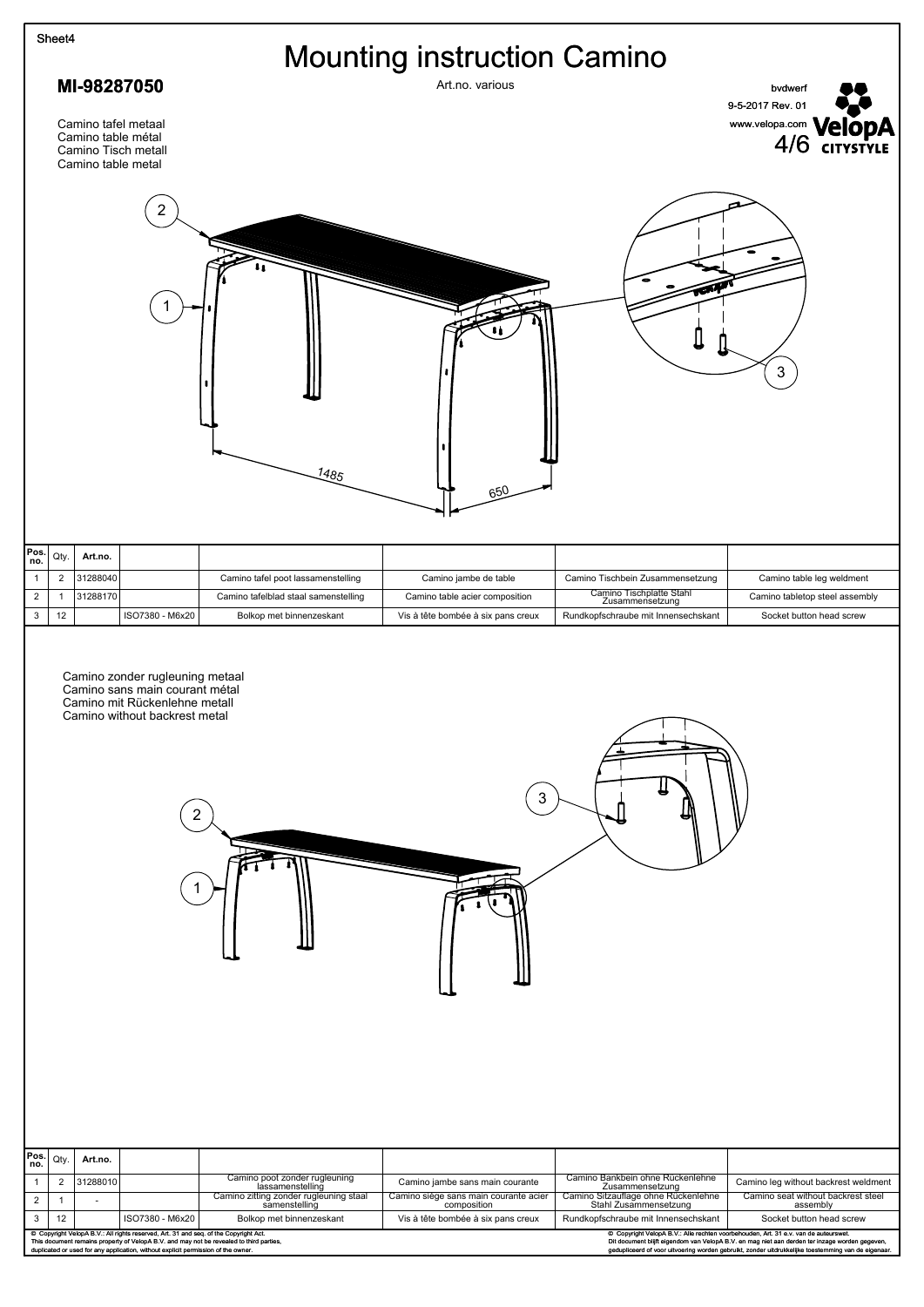